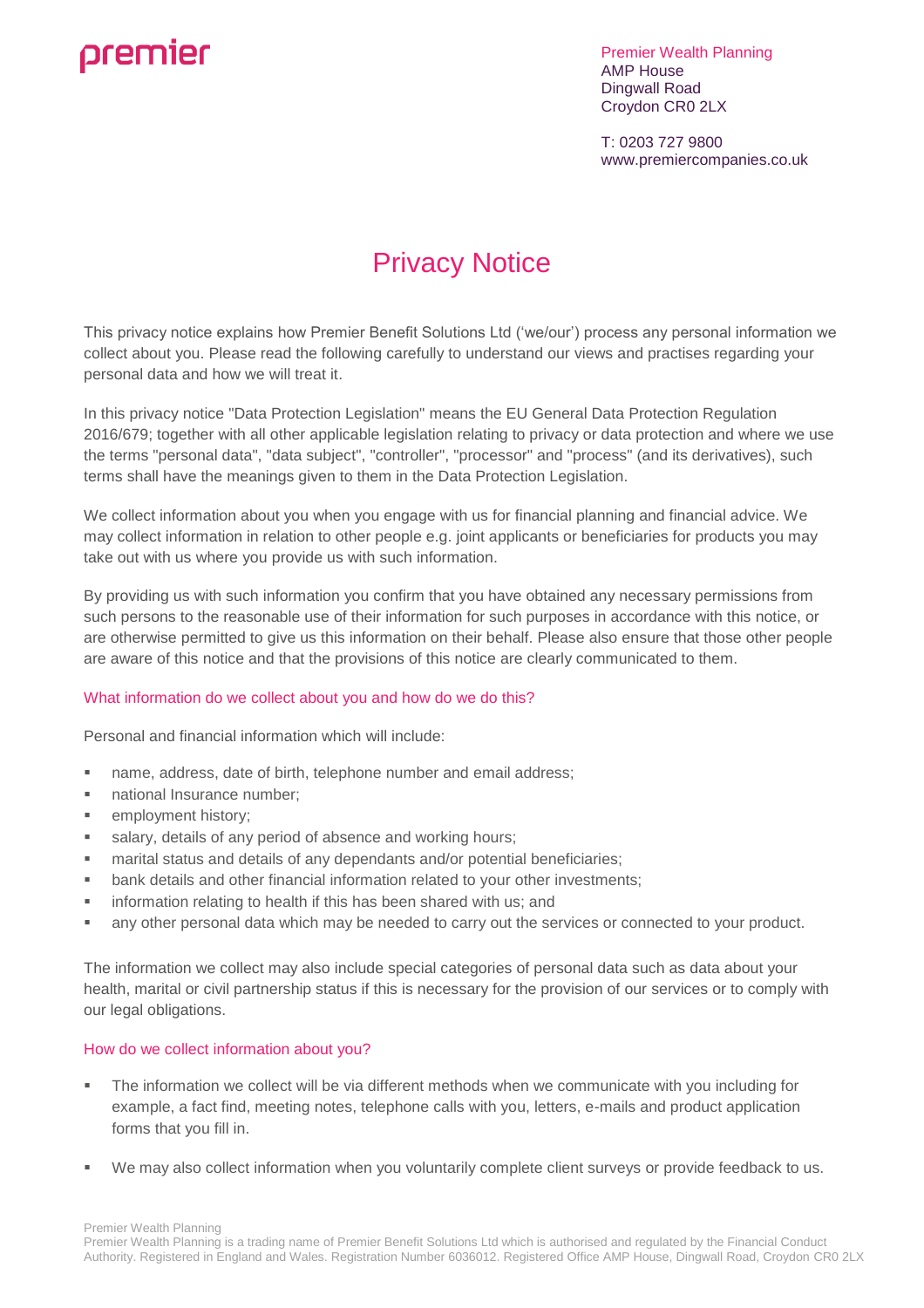Information relating to usage of our website is collected using cookies. These are text files placed on your computer to collect standard internet log information and visitor behaviour information. We'll use your information collected from the website to personalise your repeat visits to the site. This is explained further in our privacy notice when accessing our website.

# Lawful grounds for using your information

We are permitted to process personal information, in compliance with Data Protection Legislation, by relying on one or more of the following lawful grounds:

- you have explicitly agreed to us processing such information for a specific reason;
- the processing is necessary to perform the agreement we have with you or to take steps to enter into an agreement with you. The information that we collect about you is essential for us to be able to carry out the services that you require from us effectively. Without collecting your personal data we'd also be unable to fulfil our legal and regulatory obligations;
- the processing is necessary for compliance with a legal obligation we have; or
- the processing is necessary for the purposes of a legitimate interest pursued by us, which might be:
	- to provide our services;
	- to prevent fraud;
	- to protect our business interests;
	- to ensure that complaints are investigated;
	- to evaluate, develop or improve our services; or
	- to keep you informed about relevant products and services, unless you have indicated at any time that you do not wish us to do so.

In relation to any special categories of data, we will seek permission from you in the form of our consent form to process your special categories of personal data. However it may be necessary for us to use certain information in order to comply with our legal obligations as a regulated entity.

Where you have consented to our processing of such information (including sensitive categories of personal data) you may withdraw such consent at any time. Please note, however, that in certain circumstances it may be still lawful for us to continue processing this information even where consent has been withdrawn, if one of the other legal bases described above is applicable. Please note that not providing or withdrawing consent could mean that we have insufficient information to provide our services.

# How will we use the information about you?

We collect information about you primarily in order to provide you with the services for which you engage us; however we may also use your information to:

- enable us to carry out statistical and other analysis and to meet our legal or regulatory obligations;
- **for our reasonable commercial purposes (including in connection with our insurance, quality control and** administration and assisting us to develop new and improved services);
- to confirm your identity and carry out background checks, including as part of our checks in relation to anti-money laundering, compliance screening and to prevent fraud and other crimes;
- to send you updates to our terms and conditions;
- to follow up with you after you request information to see if we can provide any further assistance;



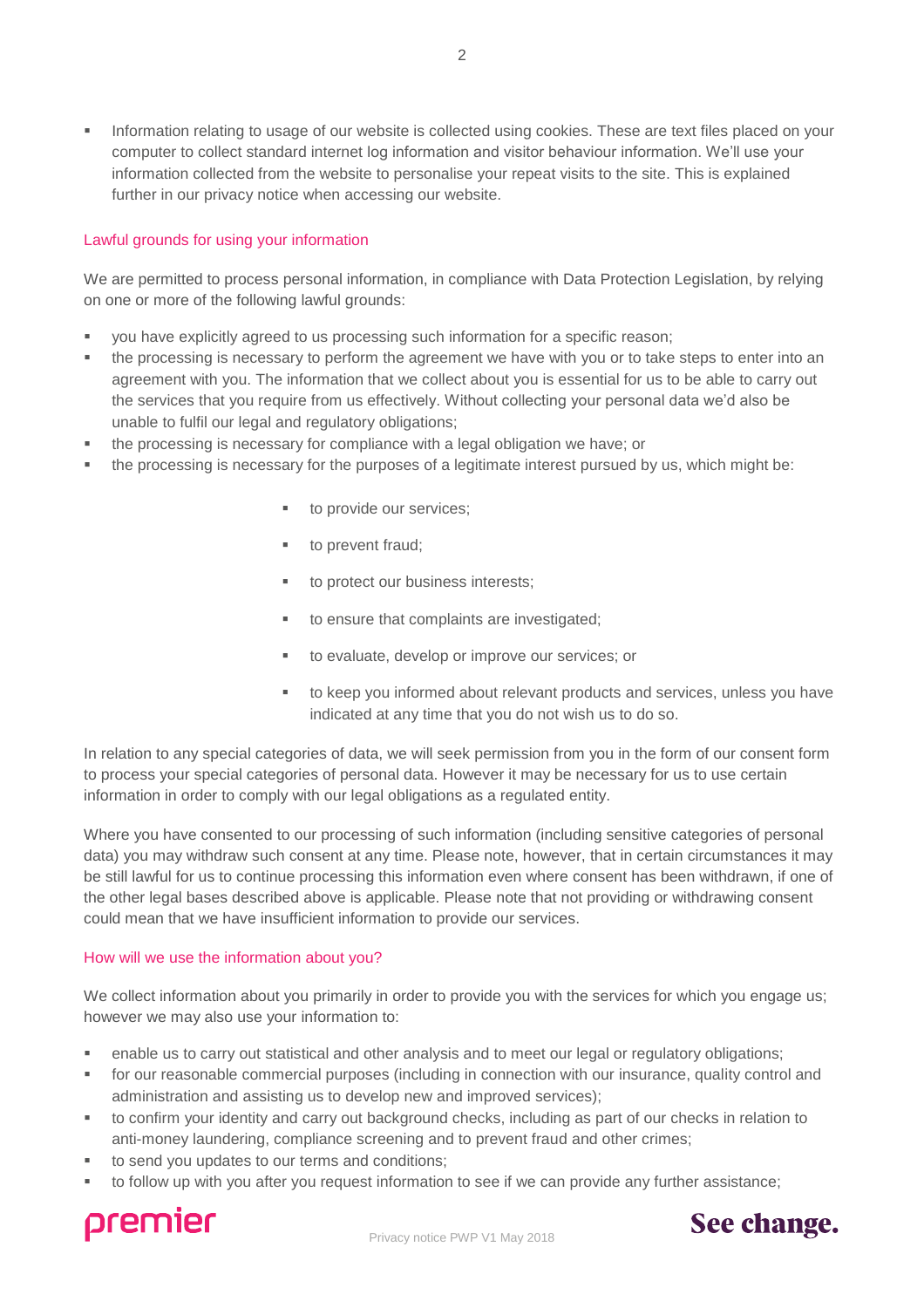- to check your instructions to us;
- to monitor, record and analyse any communications between you and us, including phone calls to analyse, assess and improve our services to you, as well as for training and quality purposes;
- to share information with relevant third parties in the context of a sale or potential sale of a relevant part of our business, subject always to confidentiality obligations;
- to improve the relevance of marketing messages we may send you or them (which you can opt out of as explained below).

# Who might we share your information with?

In order to deliver our services to you effectively we may send your details to:

- third parties such as those that we engage for professional compliance, accountancy or legal services,
- our regulators for example the Financial Conduct Authority and the Information Commissioners Office for the UK (the ICO);
- product and platform providers that we use to arrange financial products for you; and
- third party agencies for identity verification purposes to fulfil our obligations in respect of prevention of money-laundering and other financial crime.

Where third parties are involved in processing your data we'll have a contract in place with them to ensure that the nature and purpose of the processing is clear, that they are subject to a duty of confidence in processing your data and that they'll only act in accordance with our written instructions. Where it's necessary for your personal data to be forwarded to a third party we'll use appropriate security measures to protect your personal data in transit. This includes using the Premier Secure Message Retrieval Centre where the recipient is requested to open up a secure account. Sensitive data is also password protected when sent in an xlsx format.

# Sharing your personal data outside of the EEA

Information about you in our possession may be transferred to other countries (which may include countries outside the European Economic Area) for any of the purposes described in this notice, including our transmission of such information to agents outside the European Economic Area. You and they understand and accept that these countries may have differing (and potentially less stringent) laws relating to the degree of confidentiality afforded to the information it holds and that such information can become subject to the laws and disclosure requirements of such countries, including disclosure to governmental bodies, regulatory agencies and private persons, as a result of applicable governmental or regulatory inquiry, court order or other similar process. In addition, a number of countries have agreements with other countries providing for exchange of information for law enforcement, tax and other purposes.

When we, or our permitted third parties, transfer information outside the European Economic Area, we or they will impose contractual obligations on the recipients of that data to protect such information to the standard required in the European Economic Area. We or they may require the recipient to subscribe to international frameworks intended to enable secure data sharing. In the case of transfers by us, we may also transfer your information where:

- the transfer is to a country deemed to provide adequate protection of your information by the European Commission;
- you and other relevant individuals have consented to the transfer; or
- such transfer is otherwise permitted under Data Protection Legislation (for example where we are required to provide such information by law).

Privacy notice PWP V1 May 2018



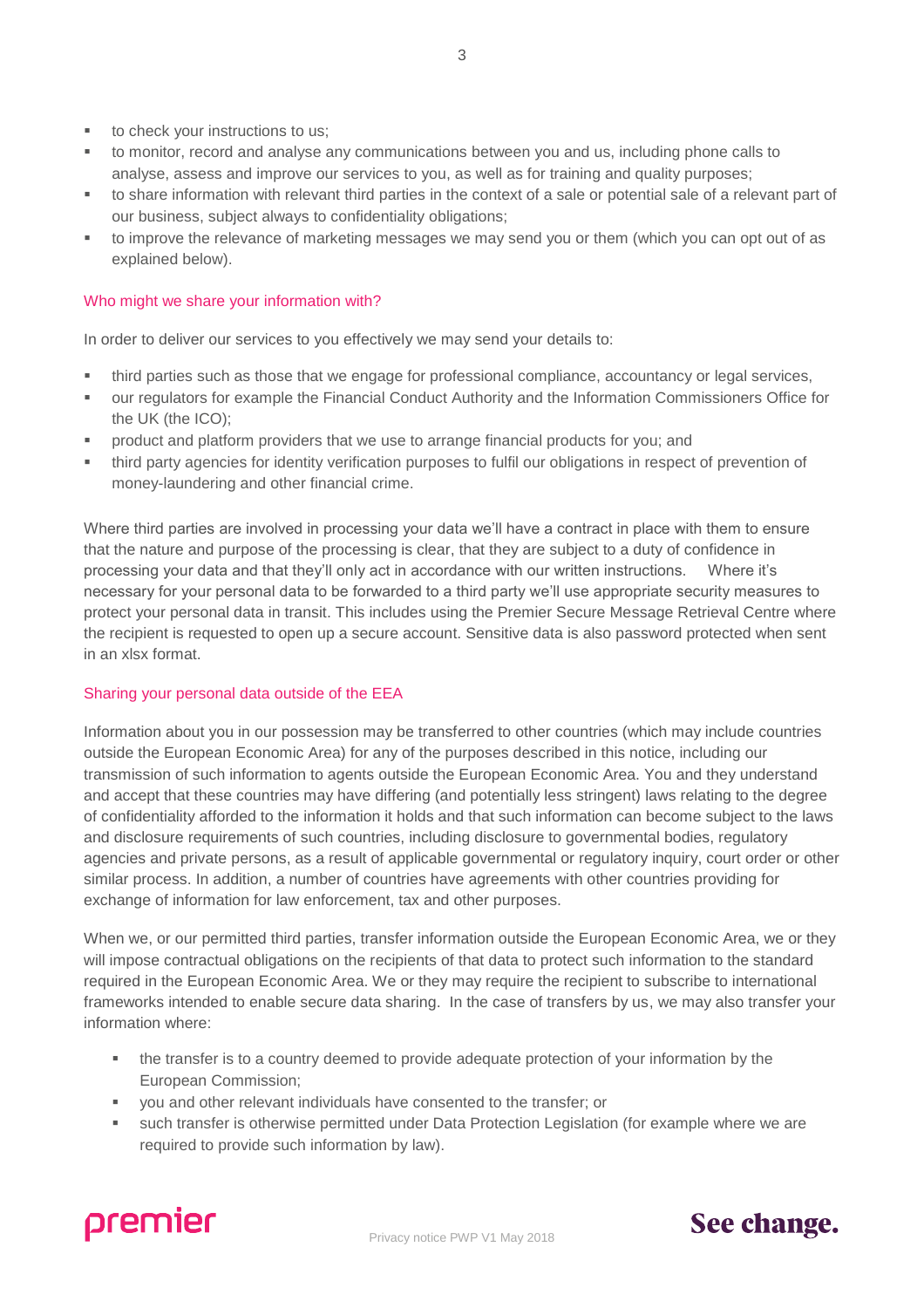# General Rights

You have a number of rights concerning the way that we use your information. You are responsible for ensuring that other relevant individuals are aware of these rights. At any time, you and such other individuals shall have the right:

- to be informed about the processing of your personal data (i.e. for what purposes, what types, to what recipients it is disclosed, storage periods, any third party sources from which it was obtained, confirmation of whether we undertake automated decision-making, including profiling, and the logic, significance and envisaged consequences);
- to request access to, or a copy of, any personal data we hold about you;
- to request the rectification of your personal data, if you consider that it is inaccurate;
- to request the erasure of your personal data, if you consider that we do not have the right to hold it;
- to object to your personal data being processed for a particular purpose or to request that we stop using your information;
- to request not to be subject to a decision based on automated processing and to have safeguards put in place if they are being profiled based on your personal data;
- to ask us to transfer a copy of your personal data to themselves or to another service provider or third party where technically feasible and otherwise required by applicable regulations;
- to withdraw, at any time, any consent that you have previously given to us for our use of your personal data, although if you withdraw your consent this may impact on our ability to provide services; or
- to ask us to stop or start sending marketing messages at any time.

As stated above, you and other relevant individuals may have a right of access to some, or all, of the information we hold about you or them, or to have any inaccurate information corrected, under the Data Protection Legislation. Any request for access to or a copy of your personal data must be in writing and we will endeavour to respond within a reasonable period and in any event within one month in compliance with Data Protection Legislation. We will comply with our legal obligations as regards any individual's rights as a data subject.

We aim to ensure that the information we hold about you or other relevant individuals is accurate at all times. To assist us in ensuring that such information is up to date, please let us know if the personal details of you or other relevant individuals change. We will correct any incorrect or incomplete information and will stop processing personal data, or erase it, where there is no lawful ground for us to continue to hold or use that information.

# How long do we keep hold of your information?

We will only keep the information we collect about you for as long as required for the purposes set out above or as required to comply with any legal obligations to which we are subject. This will involve us regularly reviewing our files to check that information is accurate and up-to-date and still required.

# **Marketing**

We'd like to send you information about our products and services which may be of interest to you for example, your next year's ISA subscription, utilising your pension annual allowance and other investments which may suit your needs. If you've agreed to receive marketing information, you may opt out at a later date.

You have a right at any time to stop us from contacting you for marketing purposes. If you no longer wish to be contacted for marketing purposes, please contact us by email or post.